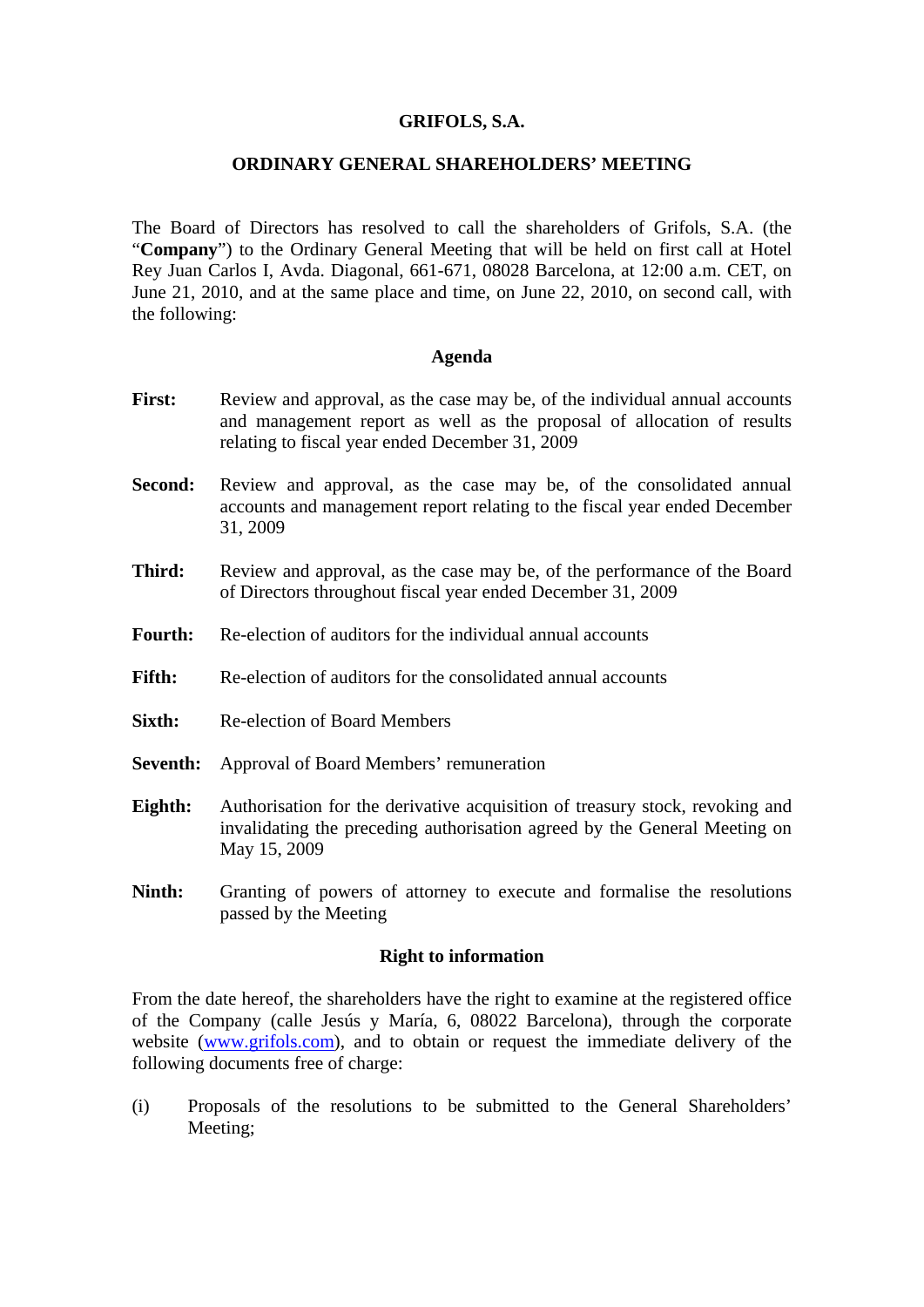- (ii) The individual and consolidated annual accounts of the Company relating to the fiscal year ended on December 31, 2009, together with the corresponding management reports (with the explanatory report of article 116.bis of the Securities Market Act) and the auditor's report; and
- (iii) The annual corporate governance report relating to the fiscal year ended on December 31, 2009.

Additionally, pursuant to the provisions of article 112 of the Spanish Corporations Act (*Ley de Sociedades Anónimas*) and article 9 of the Regulations of the General Shareholders' Meeting, from the date of publication of the call of the General Shareholders' Meeting and up to the seventh day prior to the date scheduled for the General Meeting, the shareholders may request from the Board of Directors the information and clarifications that they deem necessary, or formulate in writing any questions they deem pertinent regarding the items included on the Agenda. Furthermore, with the same advance notice and form, the shareholders may request any information or clarification or formulate in writing any questions on the public information that has been provided by the Company to the National Securities Market Commission (*Comisión Nacional del Mercado de Valores*) since the last General Meeting (May 15, 2009).

## **Right to attend**

All shareholders may attend the General Shareholders' Meeting, provided they have the shares registered in their name in the corresponding registry of books entries five days prior to the day on which the General Shareholders' Meeting is to be held.

To exercise the right of attendance, the shareholders must have the corresponding attendance card issued by the entities responsible for the registry of books entries.

Every shareholder having the right to attend may be represented at the General Shareholders' Meeting by proxy through another person, even though such person is not a shareholder. Representation shall be conferred, specifically for this General Shareholders' Meeting, in writing or via remote electronic means as set forth below.

## **Voting and distance delegation**

The shareholders may cast their vote regarding the proposals included on the agenda by the following remote means of communication:

- (a) by postal correspondence, or by sending the attendance card, duly signed, indicating the direction of their vote, at the following address: Grifols, S.A. (ref.: General Shareholders' Meeting), calle Jesús y María, 6, 08022, Barcelona, Spain; and
- (b) by electronic communication through the corporate web (www.grifols.com), provided that the electronic document through which the vote is rendered includes a recognized electronic signature, pursuant to the Electronic Signature Act (*Ley de Firma Electrónica*), or as deemed to be valid by the Board of Directors.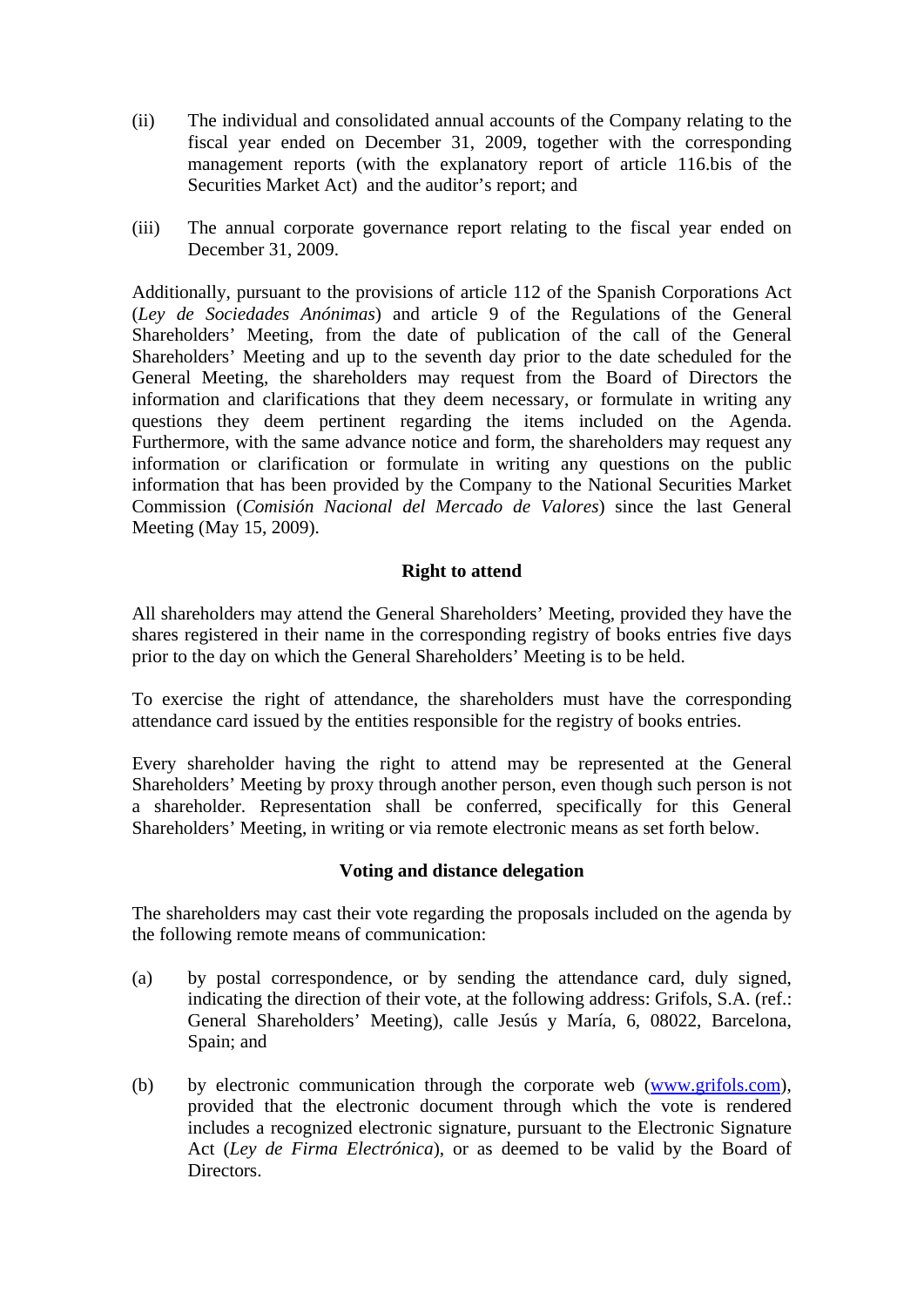Likewise, the shareholders may confer their representation, specifically for this General Shareholders' Meeting, by the following remote means of communication:

- (a) by postal correspondence, or by sending the proxy section of the attendance card, duly signed, indicating the name and the Identification Card number of the person they are representing to the following address: Grifols, S.A. (ref.: General Shareholders' Meeting), calle Jesús y María, 6, 08022, Barcelona, Spain; and
- (b) by electronic communication through the corporate web (www.grifols.com), provided that the electronic document through which the vote is rendered includes a recognized electronic signature, pursuant to the Electronic Signature Act (*Ley de Firma Electrónica*), or as deemed to be valid by the Board of Directors.

In order to be valid, votes and distance delegation must be received by the Company at least five (5) days prior to the date set for the General Shareholders' Meeting.

The Company reserves the right to amend, suspend, cancel or restrict the electronic voting and proxy mechanisms for technical or security reasons. The Company further reserves the right to request additional identification from shareholders as and when it may so deem convenient to guarantee the identity of those concerned, the authenticity of the vote or proxy and, in general, the legal certainty of the General Shareholders' Meeting.

The Company will not be responsible for any damages caused to shareholders due to unavailability or failure in the effective functioning of its web site and the services and contents provided through such site resulting from any faults, overload, fallen lines, connection faults or whatsoever other similar incidents beyond the Company's control, which prevent use of the electronic voting and proxy mechanisms.

The electronic mechanisms for voting and delegation will be operative through electronic means as of June 7, 2010, at 00:00:01 a.m. CET and up to June 15, 2010, at 23:59:59 p.m. CET.

# **Participation of Public Notary**

Pursuant to article 114 of the Spanish Corporations Act (*Ley de Sociedades Anónimas*), the Board of Directors has agreed to request the presence of a Notary Public to draw up the minutes of the General Shareholders' Meeting.

## **Personal data**

The personal data sent by the shareholders in order to exercise their rights to information or their rights to attend and vote, whether personally or by proxy, shall be dealt by the Company with the sole purpose of managing the development and compliance with the aforementioned rights, being the shareholders entitled to exercise, if required by law, their rights of access, correction, cancellation and challenge of the data collected provided for in the current legislation on personal data protection.